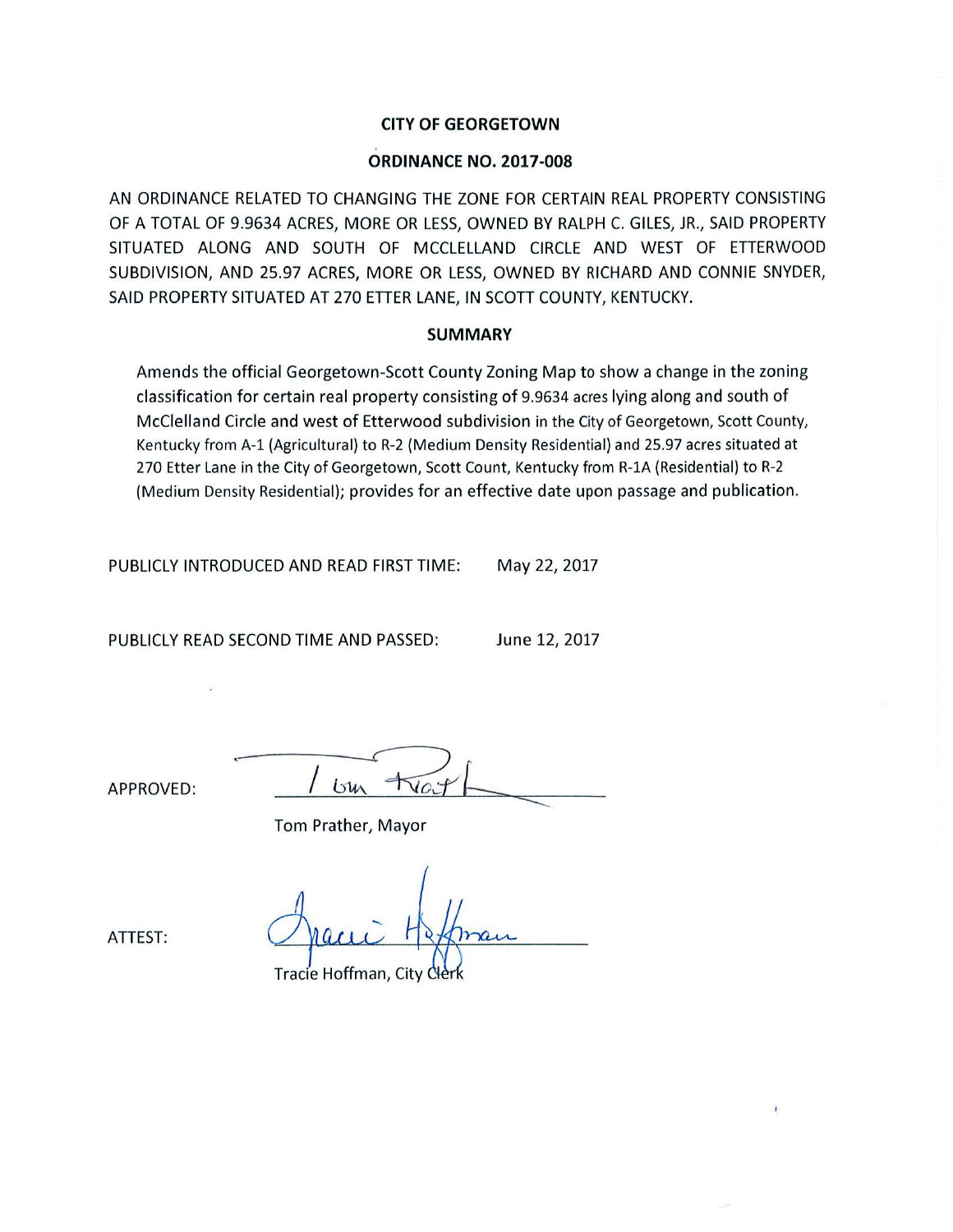I, Andrew S. Hartley, hereby certify I am an Attorney licensed to practice law in the Commonwealth of Kentucky. My office is located at 100 North Court Street, Georgetown, Kentucky 40324. I further certify the foregoing Summary of Ordinance 17-008 of the City of Georgetown, Kentucky, was prepared in accordance with the requirem ents of KRS 83A.060(9), and is a true and accurate summary of the contents of said Ordinance.

Andrew S. Hartley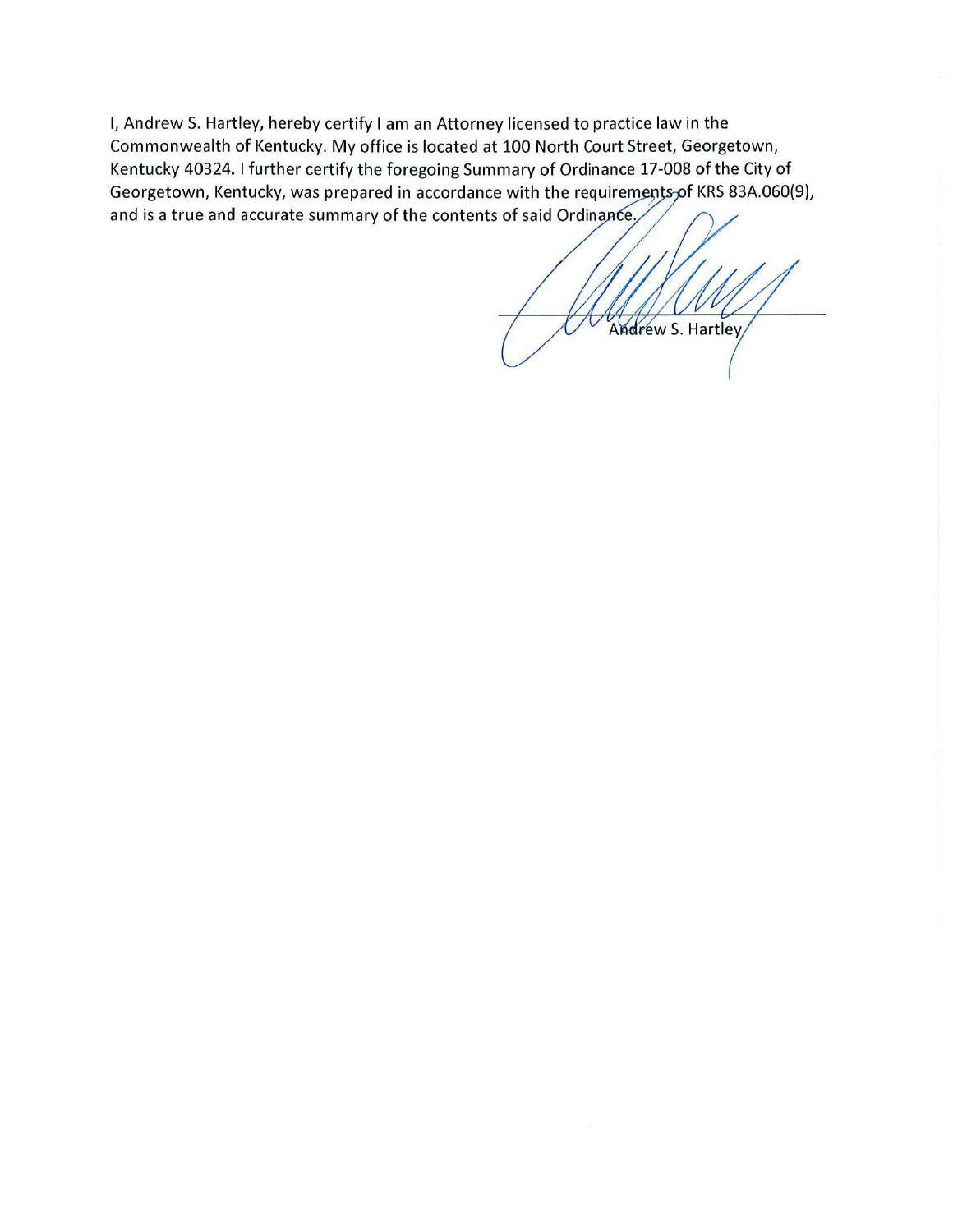# CITY OF GEORGETOWN, KENTUCKY TY OF GEORGETOWN, KENTUCI<br>ORDINANCE NO. <u>\_\_<sup>17-008</sup>\_\_</u>\_\_\_\_\_

AN ORDINANCE RELATED TO CHANGING THE ZONE FOR CERTAIN REAL PROPERTY CONTAINING A TOTAL OF 9.9634 ACRES, MORE OR LESS, OWNED BY RALPH C. GILES, JR., SAID PROPERTY SITUATED ALONG AND SOUTH OF MCCLELLAND CIRCLE AND WEST OF ETTERWOOD SUBDIVISION, AND 25.97 ACRES, MORE OR LESS, OWNED BY RICHARD AND CONNIE SNYDER, SAID PROPERTY SITUATED AT 270 ETTER LANE, IN SCOTT COUNTY, KENTUCKY.

WHEREAS, the application of Continental Real Estate Companies, whose mailing address is 150 East Broad Street, Suite 200, Columbus, Ohio 43215 (proposed purchaser), having been filed with the Georgetown-Scott County Planning Commission on April 3, 2017, requesting a zoning classification change from Agricultural A-1 to Residential R-2 for 9.9634 acres (the Giles property situated on McClelland Circle west of and adjacent to Etterwood Subdivision) and from Residential R-lA to Residential R-2 for 25.97 acres (the Snyder property situated at 270 Etter Lane), in the City of Georgetown, Scott County, Kentucky; and

WHEREAS, the matter having been heard publicly by the Planning Commission on the 11th day of May, 2017, pursuant to notice according to law, and with a quorum present and voting; and

WHEREAS, after taking testimony on the application and fully considering same, the Planning Commission voted 8 to 0 to reconunend approval of the application which it found to be consistent with the Community's Comprehensive Plan; and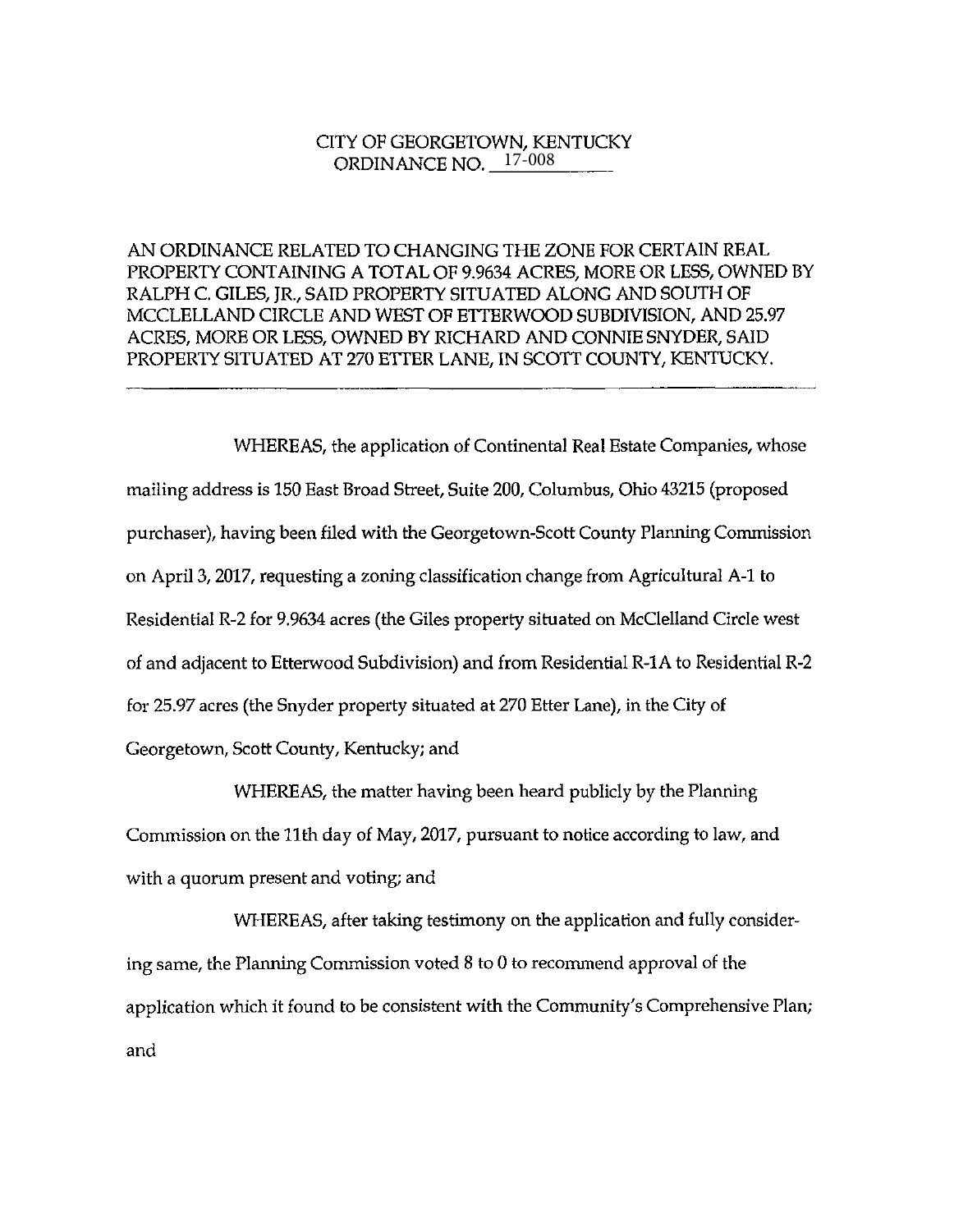WHEREAS, the City Council's adoption of this Ordinance, after fully considering the application, record and recommendation of the Planning Commission, shall constitute acceptance and adoption of the Planning Commission's recommendation for the granting of the requested zoning classification changes for the subject property as indicated above.

NOW, THEREFORE, BE IT ORDAINED BY THE CITY COUNCIL, GEORGETOWN, KENTUCKY, AS FOLLOWS:

Section 1 - That the Georgetown-Scott County Zoning Ordinance be amended to show a change in the zoning classification for that certain property containing 9.9634 acres (the Giles property situated on McClelland Circle west of and adjacent to Etterwood Subdivision) from Agricultural A-1 to Residential R-2 and for that certain property containing 25.97 acres (the Snyder property situated at 270 Etter Lane) from Residential R-lA to Residential R-2, all in accordance with the application for same, said properties being more fully described as follows:

> SEE LEGAL DESCRIPTIONS OF PROPERTIES HEREBY REZONED ATTACHED HERETO, INCORPORATED HEREIN, AND MADE *A* PART HEREOF BY REFERENCE AS EXHIBITS "A" AND "B".

Section 2 - That the Georgetown-Scott County Planning Commission is hereby directed to show the zoning classification changes on the official zone map and to make reference to the number of this Ordinance.

Section 3 - That this Ordinance be read for the first time on the  $\partial A^{\text{nd}}$  day 2017, and read for the second time on the  $\mathbb{R}^4$  day of June 2017, and become effective on the date of its publication.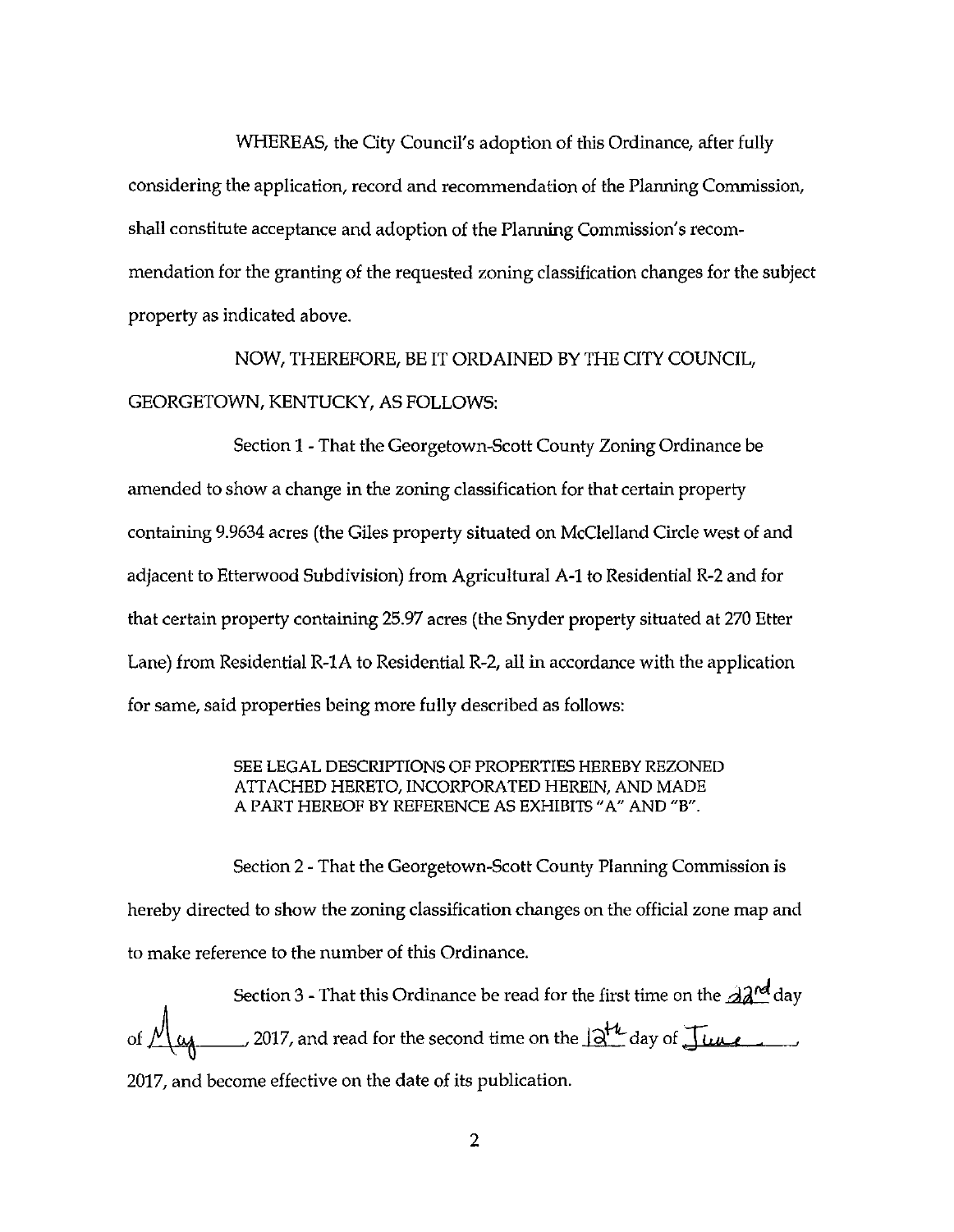PASSED CITY COUNCIL, GEORGETOWN, KENTUCKY, KENTUCKY,

by a vote of  $\sqrt{e^{-Q}}$  on the  $\frac{12^{H_h}}{24}$  day of  $\sqrt{3\mu_{h}}$  , 2017, and published on the  $15<sup>th</sup>$  day of  $\sqrt{100}$ . , 2017.

CITY COUNCIL GEORGETOWN, CITY COUNCIL<br>GEORGETOWN, KENTUCKY,<br>By: <u>I <sub>CIM</sub>IV</u> CJ L t<EN'fl9Y,

TOM PRATHER Mayor

TTEST: **TRA** 

**City Clerk** 

STATE OF KENTUCKY) SCT. COUNTY OF SCOTT )

I, Clerk of the City of Georgetown, Kentucky, and as such custodian of the Seal and all the records of or pertaining to said City, do hereby certify the foregoing to be a true and accurate copy of Ordinance No.  $\frac{10}{7}$  -CO $\frac{20}{7}$  relating to changing the zoning classifications as indicated in said Ordinance for properties owned by Ralph C. Giles, Jr. (9.9634 acres situated on McClelland Circle west of and adjacent to Etterwood Subdivision) and Richard and Connie Snyder (25.97 acres situated at 270 Etter Lane) in Georgetown, Scott County, Kentucky.

IN TFSTIMONY WHEREOF, witness my hand, the Seal of said City, on this the  $\overline{QH}_{day}$  of  $\overline{\int u \mu e}$  , 2017. Tracie Hoffman City Clerk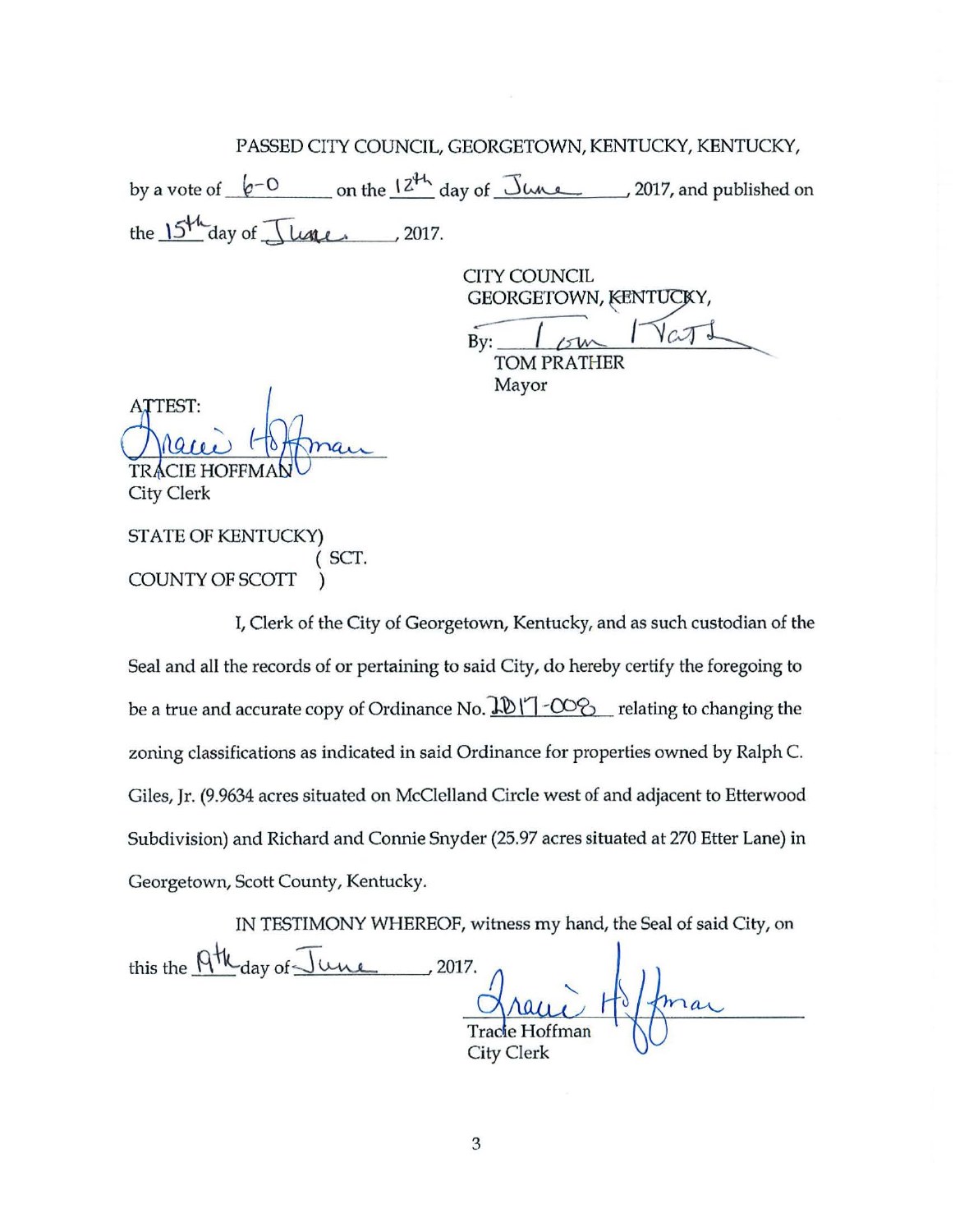### EXHIBIT "A"

#### McClelland Circle

A tract of land lying along and south of the Georgetown Hwy. Bypass road (McClelland Circle) and west of U.S. Hwy. 25 near the southern city limits of Georgetown, Scott County, Kentucky,

Beginning at a 1/2" from bar (found) at the southern right of way of the Georgetown Bypass road and a common comer to Bevins (D.B. 82, Pg. 246).

Thence North 61 degrees 23 minutes 59 seconds Eest for a distance of 78.88 feet with the southern notifical way of said road.

Thence South & Ldegrees 46 minutes: 28 seconds East for a distance of 212.27 feet with same:

Thence South 87 decrees 22 minutes 21 seconds East for a distance of 328.63 feet with same to a wooden post;

Thence South 46 degrees 08 minutes 01 seconds West for a distance of 1274.12 feet leaving said road and with the western boundary of Etter Woods Subdivision to a wooden post:

Therice North 57 degrees 18 minutes 51 seconds West fore distance of 335.47 feet to a 14" iron bar (found).

Thence North 39 degrees 54 minutes 19 seconds East for a distance of 924.84 feet with the common line of said Bevins to the beginning.

Together with and subject to covenants, easements, and restrictions of record.

Said property contains 9.9634 acres more or less, according to survey prepared by Meridian Associates and filed of record in Plat Slide 2268. Scott County Clerk's Office.

Being a part of the same property conveyed to Rainh C. Giles and Lucy Jane Gles (aka Lucy W. Gles), his wife by Deed of Concernce from Hattie Hamon, a widow, dated April 3, 1961; and of record in Decarbook 90, Page-265. Raiph C: Giles died testate a resident of Georgetown, Scott County, Kentucky, on June 9, 1996, and by the terms of the survivorship language contained in said Deed, all of Raiph C. Giles interest in said property vested in his wife, Lucy Jane Giles (ake Lucy W. Giles). Lucy W. Giles (aka Lucy Jane Giles) died testate a resident of Georgenwa, Scott County, Kentucky, on June 17, 2009. Her Will was probated in Will Book 18, Page 81, Scott County Clerk's Office, and by the terms of seld will, the Co-Executors are authorized to convey said property.

For current source of title, see Deed Book 335, Page 121, in said Clerk's Office.